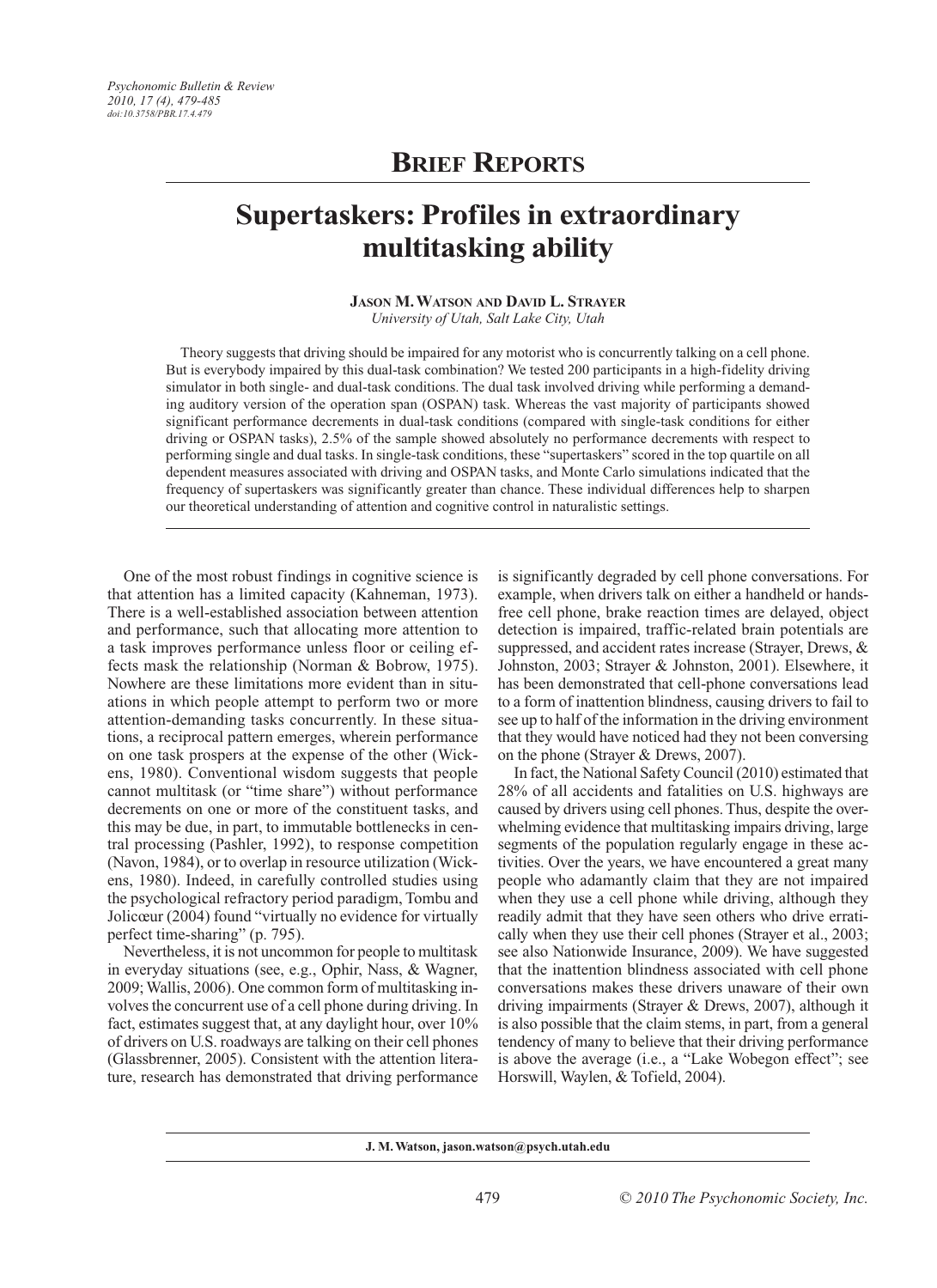Given these driver-distraction findings, it would seem that the general rules of attention would apply to everyone. But recent interest in individual differences encourages researchers to go beyond group averages and to examine profiles that may emerge for individuals. In the present context, it is theoretically possible that a small segment of the population may be capable of performing complex multitasking with little or no apparent costs. The idea that some individuals may have extraordinary multitasking abilities does not seem so far fetched, if one considers well-documented cases of individuals demonstrating extraordinary memory abilities (e.g., Price & Davis, 2008). Are there, in fact, "supertaskers" in our midst—individuals who can converse on a cell phone while driving without noticeable impairment? If so, what allows them to exhibit behavior that seemingly violates cognitive scientists' current understanding of attention and dual-task control?

Our search for supertaskers began by considering the important role that attentional control and goal maintenance play in multitasking. Indeed, models of executive attention highlight the role of the frontally mediated capacity to maintain task goals and to avoid conflicting distractions (Kane & Engle, 2002; Watson, Lambert, Miller, & Strayer, in press). Recently, Engle (2002) developed a simple but elegant operation span (OSPAN) task, which has been shown to be sensitive to individual differences in executive attention. The OSPAN task involves maintaining the task goal of memorizing items and recalling them in the correct serial order, while concurrently performing distracting math problems. Individual differences in OSPAN performance have been shown to predict behavior on a variety of classic cognitive tasks, such as Stroop color naming and the antisaccade task (Engle, 2002), thought to require executive attention. To identify individuals with extraordinary multitasking ability, we used a high-fidelity driving simulator to pair the task of driving with an auditory version of the OSPAN task. Participants performed the driving and OSPAN tasks in combination and also performed each of the tasks separately. We predicted that most individuals would show substantial performance declines in driving and OSPAN when performed together compared with the single-task baseline measures. This pattern would highlight the role that executive attention plays in driving and would also provide evidence that the dual-task interference was bidirectional (i.e., costs are observed for both driving and OSPAN tasks). By contrast, individuals with extraordinary multitasking ability, if they exist, might be able to perform these two tasks in combination without impairment. Such a finding would challenge theories that postulate the existence of immutable bottlenecks in dualtask performance.

## **Method**

## **Participants**

Two hundred University of Utah undergraduates (90 male and 110 female, 18–43 years of age,  $M = 23.6$ ) participated in the study approved by the university's institutional review board. All had normal or corrected-to-normal vision and a valid driver's license.

## **Stimuli and Apparatus**

A PatrolSim high-fidelity driving simulator, manufactured by L3 Communications/I-SIM, was used in the study. A freeway road simulated a 32-mile multilane highway with on and off ramps, overpasses, and two- and three-lane traffic in each direction. A pace car, programmed to travel in the right-hand lane, braked intermittently throughout the scenario. Distractor vehicles were programmed to drive in the left lane between 5% and 10% faster than the pace car, providing the impression of a steady flow of traffic. Unique driving scenarios, counterbalanced across participants, were used for the single- and dual-task conditions in the study. Cellular service was provided by Sprint PCS. The cell phone was manufactured by LG Electronics Inc. (Model TP1100), and an earpiece and boom microphone were attached to the cell phone for hands-free communication.

#### **Procedure**

The experiment was conducted in a single 90-min session. Participants were familiarized with the driving simulator using a 15-min standardized adaptation sequence. In the driving portions of the task, participants followed an intermittently braking pace car driving in the right-hand lane of the highway. When the participant stepped on the brake pedal in response to the braking pace car, the pace car released its brake and accelerated to normal highway speed. If participants failed to depress the brake, they would eventually collide with the pace car. That is, as with real highway stop-and-go traffic, participants were required to react in a timely and appropriate manner to a vehicle slowing in front of them. Measures of brake reaction time and following distance from the pace car were recorded for subsequent analysis.

In the cell phone conditions, the participant performed an auditory version of the OSPAN task. Before beginning the main portion of the study, participants were given practice in a computerized version of the OSPAN (Turner & Engle, 1989) to familiarize them with the procedure (performance on the computerized OSPAN task was significantly correlated with performance on the singletask auditory OSPAN task;  $r = .55$ ,  $p < .01$ ). In the OSPAN task, participants were asked to remember a series of 2–5 words that were interspersed with math-verification problems (e.g., given "is  $[3/1] - 1 = 2$ ?"—"cat"—"is  $[2 \times 2] + 1 = 4$ ?"—"box"—RECALL, the participant should have answered "true" and "false" to the math problems when they were presented and recalled "cat" and "box" in the order in which they were presented when given the recall probe). Measures of memory and math performance were recorded for subsequent analysis. The highest possible score for both OSPAN memory and math performance was 74. To eliminate interference from manual components of cell phone use, participants used a hands-free headset and initiated the call before driving began.

Participants performed both the driving and auditory OSPAN tasks as single tasks and performed both tasks concurrently in the dual-task condition, in which participants were instructed to prioritize performance on the driving task and to perform the concurrent OSPAN task as accurately as possible.

## **Results**

At the group level (see Figure 1), dual-task performance was inferior to single-task performance for brake reaction time  $[F(1,199) = 51.3, p < .01, \eta^2 = .204]$ , following distance  $[F(1,199) = 10.2, p < .01, \eta^2 = .49]$ , OSPAN memory performance  $[F(1,199) = 66.4, p < .01,$  $\eta^2$  = .249], and OSPAN math performance [*F*(1,199) = 30.6,  $p < .01$ ,  $\eta^2 = .133$ ]. This pattern of performance is consistent with the well-established pattern of dual-task performance decrements associated with limited-capacity attention. Moreover, the data indicate bidirectional inter-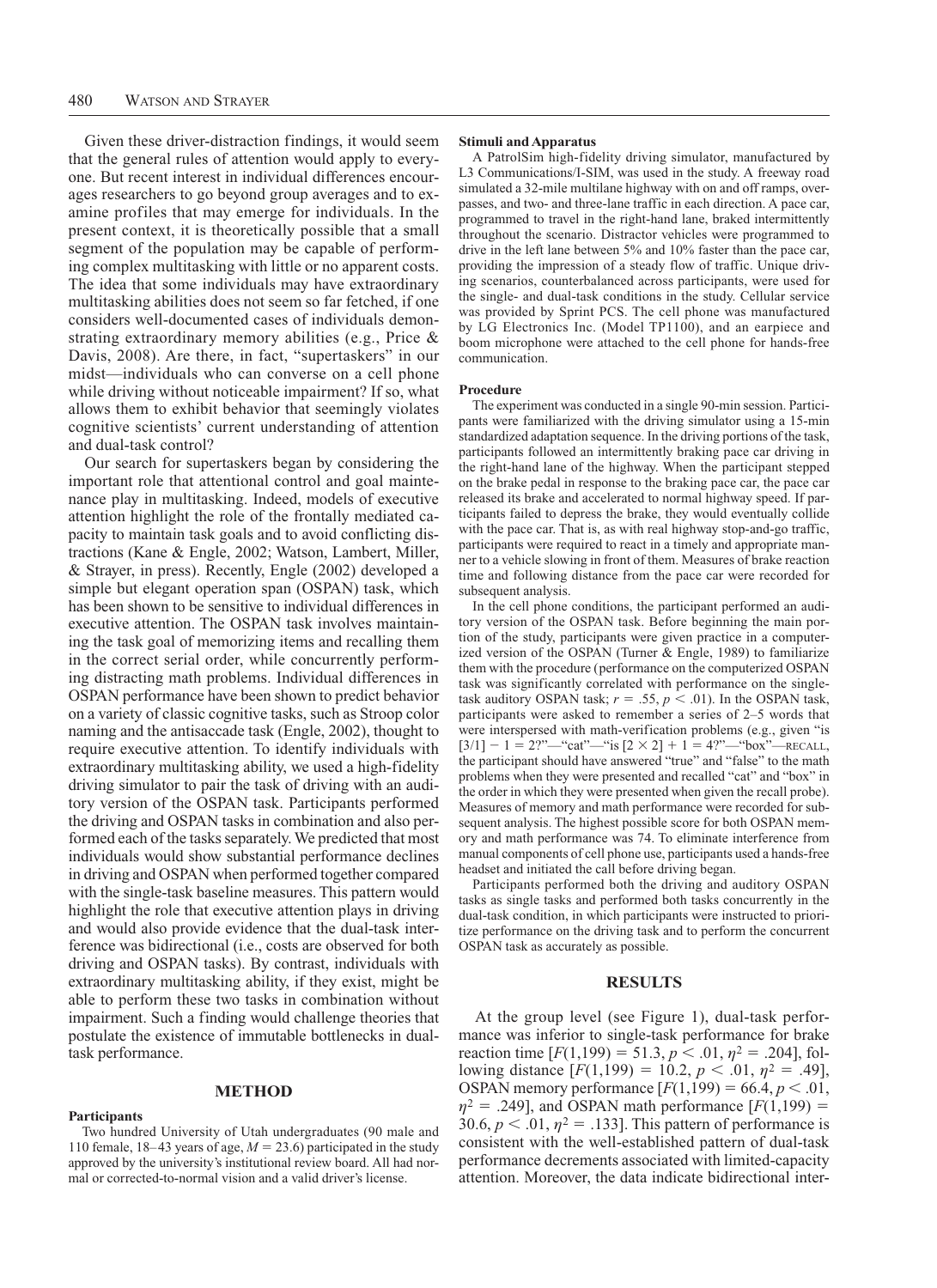

**Figure 1. Group average performance for single- and dual-task conditions for brake reaction time (A), following distance (B), OSPAN memory performance (C), and OSPAN math performance (D). Error bars indicate standard errors of the means.**

ference, such that both driving and OSPAN measures suffered in dual-task conditions.

Further scrutiny revealed a small subset of participants ( $n = 5$ ; 3 male and 2 female) scoring in the upper quartile of the OSPAN memory task (i.e., "high spans") and showing no performance decline from single to dual task across all the dependent measures. We developed a stringent set of criteria for classifying participants as supertaskers: The first requirement was that performance on each of the four dependent measures was in the top 25% of the single-task scores for that variable, ensuring that the absence of dual-task costs could not be attributed to "sandbagging" in single-task conditions. The second was that dual-task performance could not differ from single-task levels by more than the single-task standard error of the mean for that measure (e.g., brake reaction time in dual-task conditions could not increase by more than 40 msec from single-task levels, following distance in dual-task conditions had to be within 1 m of singletask levels, and OSPAN math and memory performance in dual-task conditions could not decrease by more than one item from single-task levels). Participants received a score ranging from 0 to 4, reflecting the number of measures in which they showed no dual-task decrement. Participants who earned a score of 3 ( $n = 4$ ) or 4 ( $n = 1$ ) were classified as supertaskers (i.e., participants who performed *both* tasks at the same time with high levels of proficiency on each task), and those earning a score from

0 to 2 were classified as controls. Note that a score of 2 or lower indicated that one or both of the tasks were not performed as well in dual-task conditions as in singletask conditions.

As is illustrated in Figure 2, the dual-task cost for these supertaskers was zero; they performed as well, if not better, in the dual-task condition as they did in the singletask conditions (all  $ps > .25$  and all  $ds < 0.1$ , with the exception of *superior* OSPAN memory performance in dual-task conditions,  $d = 0.7$ ). Note also that the supertaskers had single-task performance that was superior to that of the control group, making their performance in dual-task conditions all the more impressive and ruling out theoretically uninteresting "regression to the mean" interpretations of the data. That is, supertaskers began in single-task conditions in the upper quartile of the distribution and became an even more extreme outlier in dual-task conditions. In addition, supertaskers were tested using different counterbalancing orders and by different research assistants, ruling out order and experimenter causes for the difference.

We also tested to see whether a participant's performance on the individual tasks predicted their supertasker score. None of the correlations were significant (all  $rs < .2$  and all  $ps > .1$ ). This analysis is important because it demonstrates that being a supertasker is more than just being good at the individual tasks. That is, being good at the individual tasks was a necessary, but not a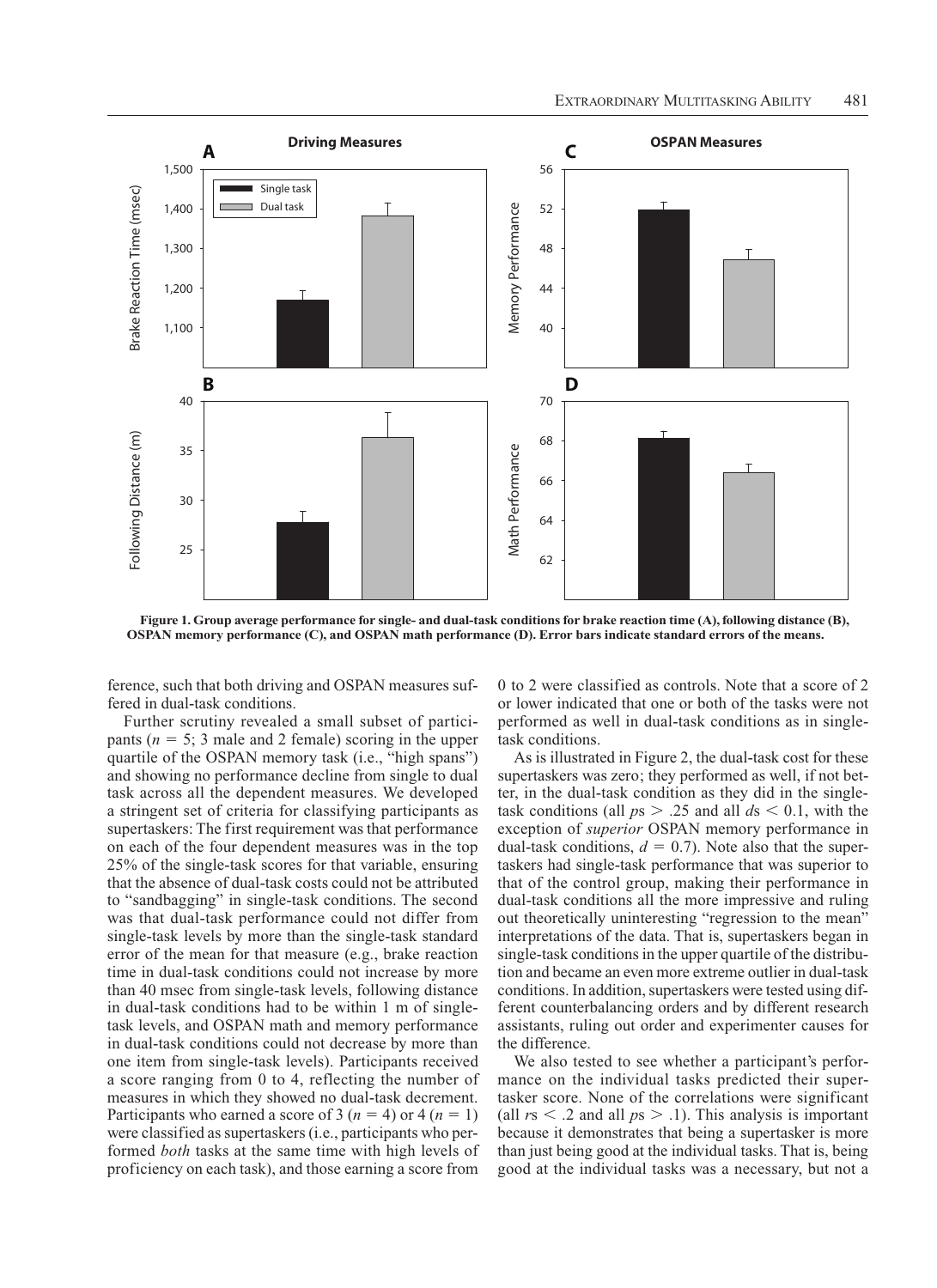

**Figure 2. Single- and dual-task performance for the group average and for supertaskers. Brake reaction time (A), following distance (B), OSPAN memory performance (C), and OSPAN math performance (D).**

sufficient, condition for an individual to be classified as a supertasker. To be a supertasker, participants also had to show no dual-task costs. To this end, dual-task costs for each participant are plotted in Figure 3. Three groups are depicted to facilitate comparison: supertaskers, high-span controls, and low-span controls. Following the work of Engle and colleagues (e.g., Engle, 2002; Kane & Engle, 2002), the high-span controls scored in the upper quartile on our single-task auditory OSPAN measure (as did supertaskers, by definition). Low-span controls scored in the bottom 75% on our OSPAN task. As is shown in Figure 3, supertaskers tightly clustered around the zero-cost baseline for all dependent measures (i.e., perfect time sharing). By contrast, both high- and low-span controls showed costs in at least two of the dependent measures, and the distribution of these costs was much greater than for supertaskers. That is, both high- and low-span controls exhibited dual-task costs, wherein one or both tasks suffered when performed concurrently.

To ensure that this pattern of data did not arise by chance alone, we performed a Monte Carlo simulation, in which randomly selected single–dual task pairs of variables from the existing data set were obtained for each of the four dependent measures and then subjected to the same algorithm that was used to classify the supertaskers. The Monte Carlo procedure simulated 100,000 participants, and we found that, by chance alone, 0.16% of the cases

resulted in performance criteria that matched those of the supertaskers (compared with the obtained 2.5% cases a 15-fold difference). Logistic regression found that the frequency of supertaskers was significantly greater than chance  $\lceil \chi^2(1) \rceil = 17.9$ ,  $p \leq .01$ . Given that this pattern cannot be attributed to chance, it suggests that an important individual-difference variable underlies the effect. We suggest that this individual difference is associated with differences in executive attention.

## **Discussion**

Supertaskers have a strikingly remarkable ability to successfully perform two attention-demanding tasks that over 97% of the population cannot perform without incurring substantial costs in performance. The behavioral characteristics of supertaskers are likely to be important in other activities that require coordinating a number of concurrent tasks (e.g., flying a high-performance aircraft). Paradoxically, a recent study examining multitasking ability found that individuals who report multitasking more frequently, multitask *less* well than those who are less frequent multitaskers (Ophir et al., 2009). Indeed, our studies over the last decade have found that a great many people have the belief that the laws of attention do not apply to them (e.g., they have seen other drivers who are impaired while multitasking, but they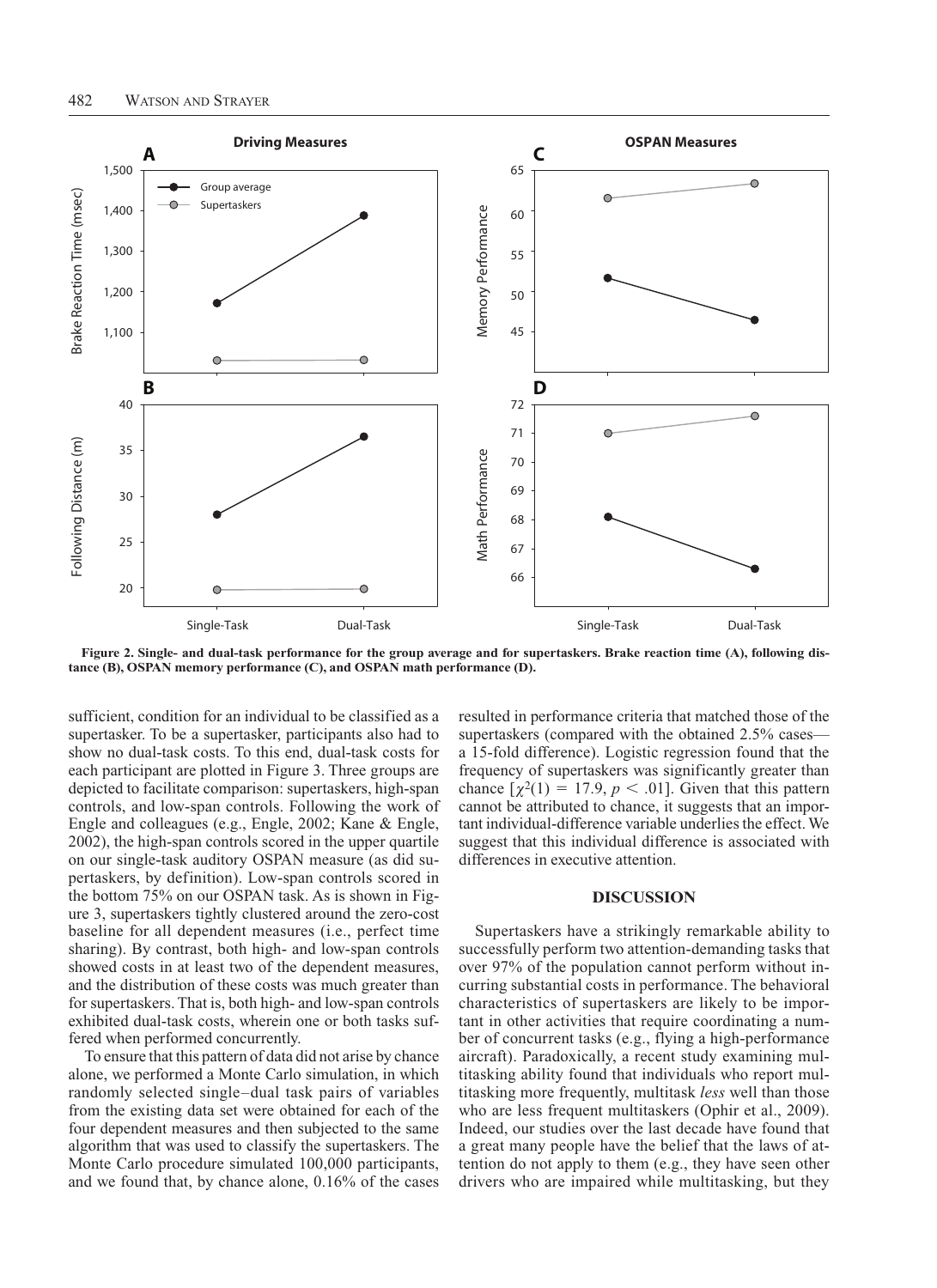

**Figure 3. Dual- minus single-task difference scores for individuals classified as low-span controls (Group 0), high-span controls (Group 1), and supertaskers (Group 2). Brake reaction time (A), following distance (B), OSPAN memory performance (C), and OSPAN math performance (D). The horizontal gray lines indicate mean performance within each group.**

themselves are the exception to the rule). In fact, some readers may also be wondering whether they too are supertaskers; however, we suggest that the odds of this are against them.

Why are we all not supertaskers? We suggest two possibilities. First, there may be some cost associated with being a supertasker. Elsewhere, Grossberg (1987) suggested that organisms are faced with a stability/plasticity dilemma in which they must strike a delicate balance between being overly rigid and overly flexible in their processing style. Indeed, many clinical disorders are associated with an imbalance, being either overly rigid or overly flexible (American Psychiatric Association, 1994). It may be that supertaskers excel at multitasking at the expense of other processing abilities. By contrast, Parasuraman and Greenwood (2007) identified one individual (i.e., the "odd man out") who was able to perform a sustained attention task without exhibiting the classic vigilance decrement that is commonly observed at the group level. We suggest that the supertasker and the odd man out lie at opposite ends of the stability/plasticity continuum. Second, there may be few costs (and possibly some benefits) associated with being a supertasker, but the environmental and technological demands that favor this ability are relatively new, and any selective advantage for being a supertasker has yet to propagate throughout the population. Indeed, it has been only in the last few generations that technology has placed high value on multitasking ability. This time scale is too short for any selective advantage to spread through the population.

It is fair to say that the OSPAN task is not the topic of the typical cell phone conversation. However, it was not the purpose of the present research to mimic naturalistic conversations (as has been done elsewhere; e.g., Drews, Pasupathi, & Strayer, 2008). The rationale for using the OSPAN task was based on the link to executive attention in the context of multitasking (e.g., Kane & Engle, 2002). In addition, the rules for scoring OSPAN performance are objective and easily quantifiable (in contrast to naturalistic conversations), and thus the dual-task combination provides a clear-cut demonstration of the bidirectional interference. Using the dual-task logic developed by Baddeley and colleagues (e.g., Baddeley & Hitch, 1974), the decline in OSPAN scores for the majority of participants implies that operating a motor vehicle also places demands on cognitive control networks associated with executive attention.

Supertaskers are not a statistical fluke. The single-task performance of supertaskers was in the top quartile, so the superior performance in dual-task conditions cannot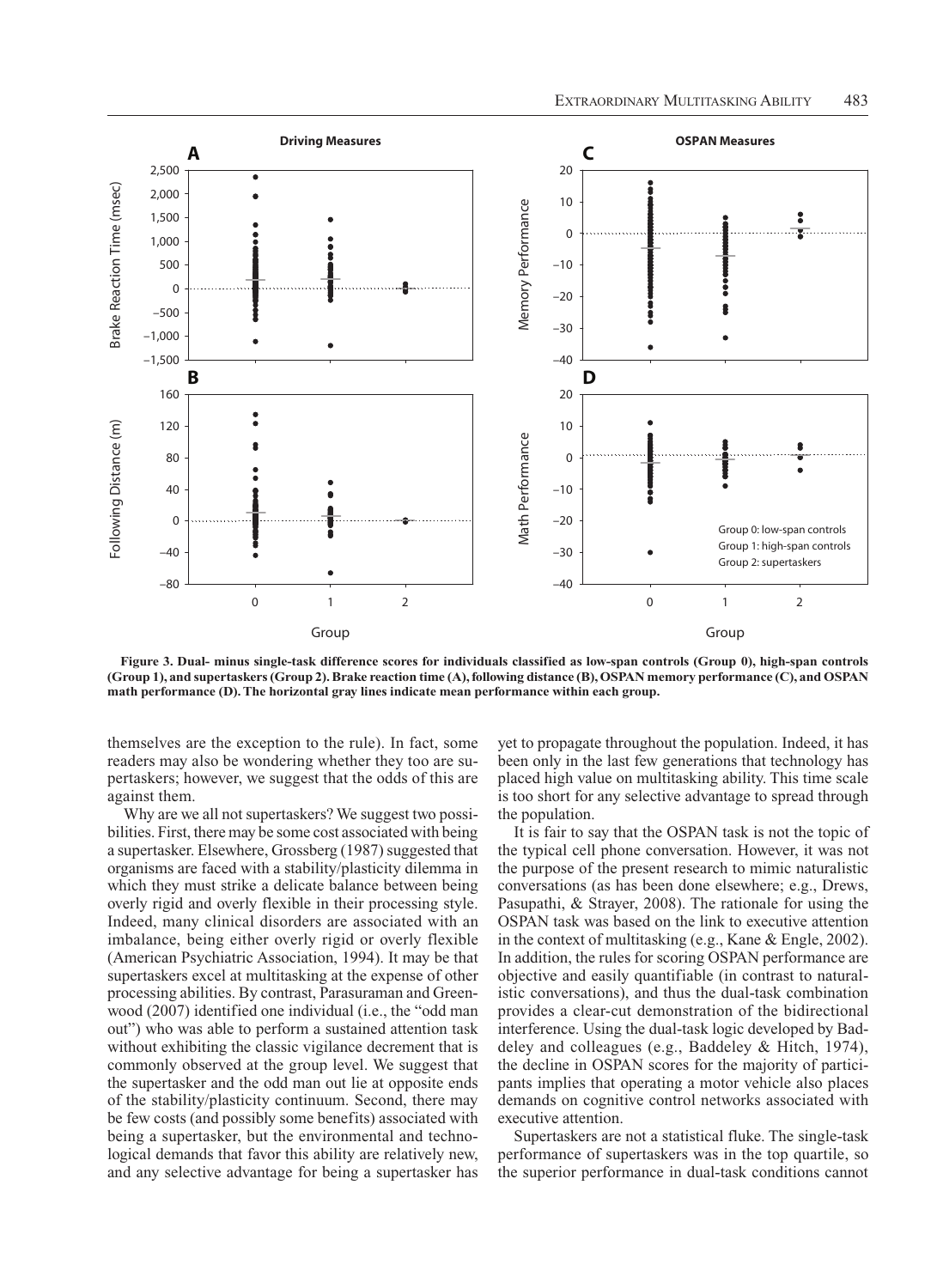be attributed to regression to the mean. However, it is important to note that being a supertasker is more than just being good at the individual tasks. Although supertaskers performed well in single-task conditions, they excelled at multitasking. Furthermore, Monte Carlo simulations indicate that the frequency of supertaskers was greater than what would be expected from chance fluctuation. As might be expected, we have continued to study the supertaskers from the present research along with three new supertaskers who were identified in follow-up studies. This new research invited supertaskers, high-span controls, and low-span controls to return several months after the initial tests (for details, see Medeiros-Ward, Watson, & Strayer, 2010). These three groups were tested on the automated OSPAN task (Unsworth, Heitz, Schrock, & Engle, 2005) and on a dual *n*-back task (Jaeggi et al., 2007), both of which are thought to measure aspects of executive attention. Despite the fact that the automated OSPAN task differed in several respects from the auditory OSPAN task used to classify participants in the present research, the performance of supertaskers was more coherent upon retesting than were either the high- or low-span controls (the within-group *SD*s were 2.8, 5.5, and 21.9, respectively). Moreover, the performance of supertaskers on the dual *n*-back task was superior to that of both the high- and lowspan controls (all  $ps < .05$ ). The stability of the OSPAN performance across several months suggests that the supertasker classification reflects a reliable ability difference, and the superior performance in the dual *n*-back task suggests that the ability of supertaskers generalizes beyond the dual-task combination reported in the present study.

## **CONCLUSIONS AND FUTURE DIRECTIONS**

Current theories of attention in cognitive science focus on group-level behavior and often neglect differences between individuals. Consistent with Engle and colleagues (e.g., Engle, 2002; Kane & Engle, 2002; Turner & Engle, 1989; Unsworth et al., 2005), we suggest that incorporating an individual-differences perspective will significantly improve our theoretical understanding of attention and performance in both traditional laboratory settings and more applied contexts. In particular, individuals who perform significantly better (or worse) than the group average may help to shed light on the mechanisms of attention and cognitive control in a fashion similar to how failures of perception or memory (e.g., illusions) help us to understand the rules governing normal perception and memory (see Roediger, 1996).

We believe that the contribution of the present article is twofold. At the applied level, our results suggest that the overwhelming majority of people suffer significant bidirectional impairment from using a cell phone while they are driving. Nevertheless, our results suggest that there are supertaskers in our midst—rare but intriguing individuals with extraordinary multitasking ability. These individual differences are important because they challenge current theory that postulates immutable bottlenecks in dual-task performance. Ultimately, we believe that supertaskers can be leveraged to provide theoretical insight into why cognition does (or does not) break down for other dual-task combinations beyond just using cell phones and driving. To this end, our lab is conducting ongoing research across a wide range of dual-task combinations in hopes of identifying other behavioral paradigms in which these supertaskers may excel and of isolating potential genetic and/ or neural markers that might predict their extraordinary multitasking ability.

#### **AUTHOR NOTE**

Support for this study was provided through an internal grant from the University of Utah. We thank McKenzie Carlisle, Ryan Green, Nate Medeiros-Ward, and Cary Stothart for assistance in the data collection. Portions of this research were presented at the 50th Annual Meeting of the Psychonomic Society in Boston, MA. Address correspondence concerning this article to J. M. Watson or D. L. Strayer, Department of Psychology, University of Utah, 380 S. 1530 E. RM 502, Salt Lake City, UT 84112 (e-mail: jason.watson@psych.utah.edu or david .strayer@utah.edu).

#### **REFERENCES**

- American Psychiatric Association (1994). *Diagnostic and statistical manual of mental disorders* (4th ed.). Washington, DC: Author.
- BADDELEY, A. D., & HITCH, G. J. (1974). Working memory. In G. H. Bower (Ed.), *The psychology of learning and motivation* (Vol. 8, pp. 47-90). New York: Academic Press.
- Drews, F. A., Pasupathi, M., & Strayer, D. L. (2008). Passenger and cell-phone conversation during simulated driving. *Journal of Experimental Psychology: Applied*, **14**, 392-400. doi:10.1037/a0013119
- Engle, R. W. (2002). Working memory capacity as executive attention. *Current Directions in Psychological Science*, **11**, 19-23.
- Glassbrenner, D. (2005). *Traffic safety facts research note: Driver cell phone use in 2005—Overall results* (Rep. DOT HS 809 967). Washington, DC: National Center for Statistics and Analysis, National Highway Traffic Safety Administration.
- Grossberg, S. (1987). Competitive learning: From interactive activation to adaptive resonance. *Cognitive Science*, **11**, 23-63.
- Horswill, M., Waylen, A. E., & Tofield, M. I. (2004). Drivers' ratings of different components of their own driving skill: A greater illusion of superiority for skills that relate to accident involvement. *Journal of Applied Social Psychology*, **34**, 177-195. doi:10.1111/j.1559-1816.2004 .tb02543.x
- Jaeggi, S. M., Buschkuehl, M., Etienne, A., Ozdoba, C., Perrig, W. J., & Nirkko, A. C. (2007). On how high performers keep cool brains in situations of cognitive overload. *Cognitive, Affective, & Behavioral Neuroscience*, **7**, 75-89. doi:10.3758/CABN.7.2.75
- Kahneman, D. (1973). *Attention and effort*. Englewood Cliffs, NJ: Prentice Hall.
- KANE, M. J., & ENGLE, R. W. (2002). The role of prefrontal cortex in working memory capacity, executive attention and general fluid intelligence: An individual-differences perspective. *Psychonomic Bulletin & Review*, **9**, 637-671.
- Medeiros-Ward, N. J., Watson, J. M., Seegmiller, J. K., Pulst, S., & Strayer, D. L. (2010). *Supertaskers: An fMRI investigation of extraordinary multitaskers*. Manuscript in preparation.
- National Safety Council (2010, January 12). *NSC estimates 1.6 million crashes caused by cell phone use and texting* [Press release]. Retrieved from www.nsc.org/pages/NSCestimates16millioncrashes causedbydriversusingcellphonesandtexting.aspx).
- Nationwide Insurance (2009). *Customer insights: Driving while distracted—Cell phone ban*. Retrieved from www.nationwide.com/pdf/ NW-Cell-Phone-Ban-final-survey-results.pdf.
- Navon, D. (1984). Resources—A theoretical soup stone? *Psychological Review*, **91**, 216-234.
- Norman, D. A., & Bobrow, D. G. (1975). On data-limited and resourcelimited processes. *Cognitive Psychology*, **7**, 44-64.